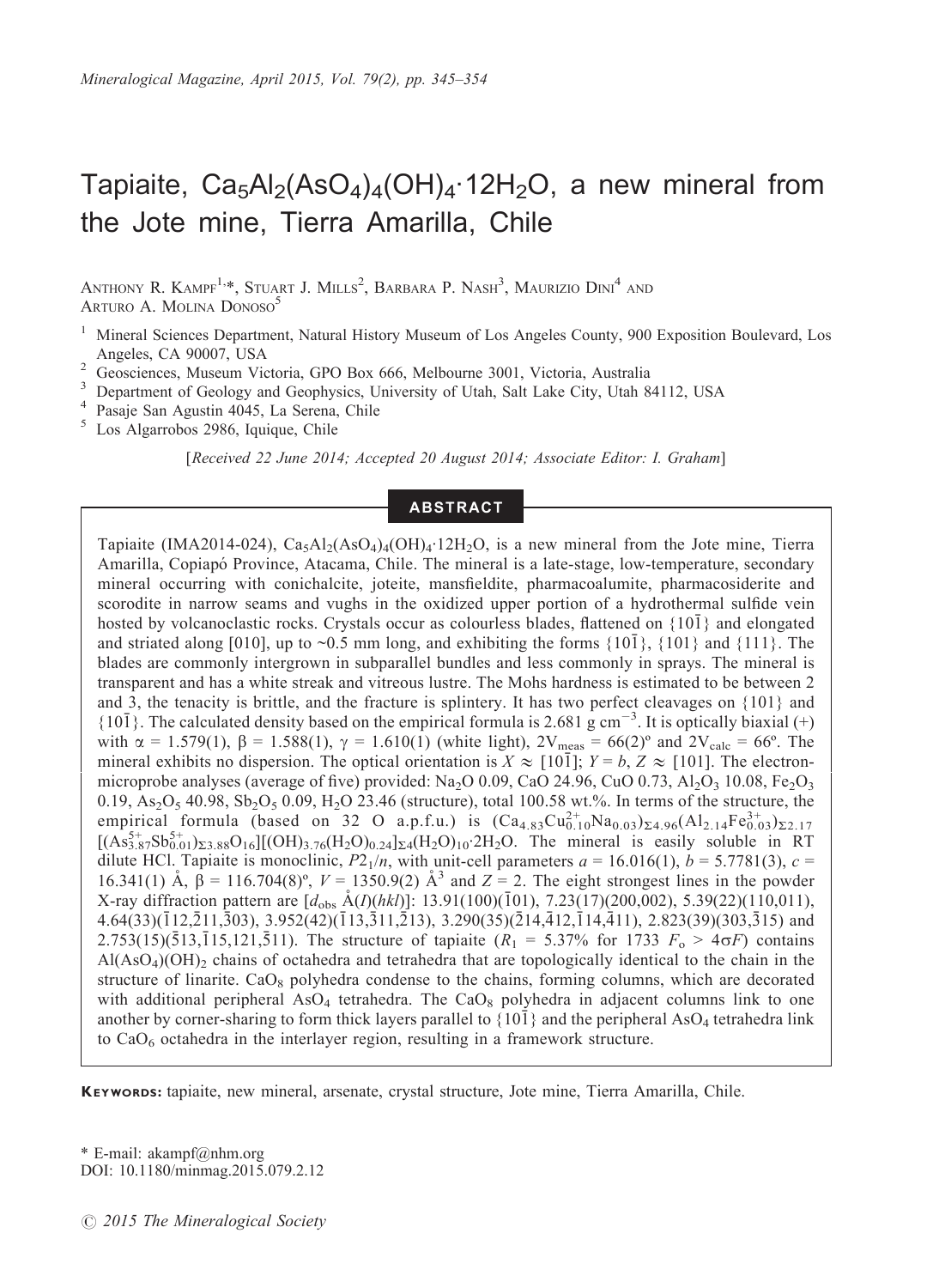# Introduction

RENEWED interest in the mineralogy of the small mines and prospects of the Pampa Larga mining district, Atacama Region, Chile, has resulted in the discovery of several new and/or rare secondary As minerals. Efforts by the present authors have focused on the small Jote mine, where in 2007 Robert A. Jenkins collected the first specimens of the new mineral joteite,  $Ca_2CuAl[AsO<sub>4</sub>]$  $[AsO<sub>3</sub>(OH)]<sub>2</sub>(OH)<sub>2</sub>·5H<sub>2</sub>O$  (Kampf *et al.*, 2013). Subsequent visits by one of the authors (AAMD) in 2011 and 2012 yielded additional specimens of joteite, as well as several other potentially new minerals. One new mineral, which occurs intimately associated with joteite, is the subject of this paper.

The new mineral is named tapiaite  $\ell'$  ta pi:  $\varphi$  ait/ for Enrique Tapia (1955-2008), a well known Chilean mineral collector. Enrique was one of the first and most influential individuals to promote mineral collecting in northern Chile and the Atacama Desert, in particular. He collected in several areas of the Atacama, including the mines of the Pampa Larga district (Veta Negra, Alacrán, Descubridora and Jote). He was distinguished for his untiring collecting spirit. He died unexpectedly of leukemia in March 2008, while preparing to leave on a collecting excursion.

The new mineral and name have been approved by the Commission on New Minerals, Nomenclature and Classification of the International Mineralogical Association (IMA2014-024, Kampf et al., 2014). The description of the new mineral was based upon four specimens, which are designated cotype specimens and are deposited in the Natural History Museum of Los Angeles County, under catalogue numbers 63594, 64123, 64124 and 64125. Specimen 63594 is also a cotype for joteite.

#### Occurrence and paragenesis

The mineral occurs at the Jote mine, Pampa Larga district, Tierra Amarilla, Copiapó Province, Atacama Region, Chile. Mineralization occurs in a narrow (20-40 cm wide) hydrothermal vein hosted by volcanoclastic rocks. The occurrence is similar to that of rruffite (Yang et al., 2011) at the Maria Catalina mine in the same district. A detailed description of the geology and mineralogy of the area was provided by Parker et al. (1963). The specimens of tapiaite were collected by one of the authors (AAMD) in 2011.

The deeper unoxidized portion of the vein contains primary and supergene minerals including acanthite, native arsenic, Ag sulfosalts, baryte, calcite, chalcopyrite, domeykite, feldspar, pyrite, quartz, native silver and stibnite. Tapiaite occurs as a late-stage, low-temperature, secondary mineral in narrow seams and vughs in the oxidized upper portion of the vein. The matrix is an intergrowth of quartz and microcline-albite 'microperthite'. The microperthite varies from fresh to heavily altered. The more heavily altered areas are impregnated with massive mansfieldite and/or scorodite. Other secondary minerals in direct association with tapiaite are conichalcite, joteite, pharmacoalumite and pharmacosiderite. Other minerals found in the oxidation zone include arseniosiderite, ceruleite, chlorargyrite, gartrellite, goudeyite, gypsum, karibibite, koritnigite, krautite, lavendulan, lotharmeyerite, metazeunerite, olivenite, opal, rruffite, siderite and zincolivenite. In addition, we confirmed remnants of domeykite, Cu3As, as brassy iridescent patches embedded in lavendulan in the oxidation zone. We consider this to be of particular significance, both because of the rarity of the species and because of its possible genetic relation to the rare secondary arsenate species found at this and other deposits in the area.

#### Physical and optical properties

Crystals occur as blades up to  $\sim 0.5$  mm $\times$  $0.05$  mm  $\times$  0.01 mm in size, but are usually much smaller. The blades are commonly intergrown in sub-parallel bundles and less commonly in sprays (Fig. 1). The blades are flattened on  ${10\overline{1}}$ ,



FIG. 1. Colourless tapiaite blades with blue-green joteite (Field of view: 2 mm).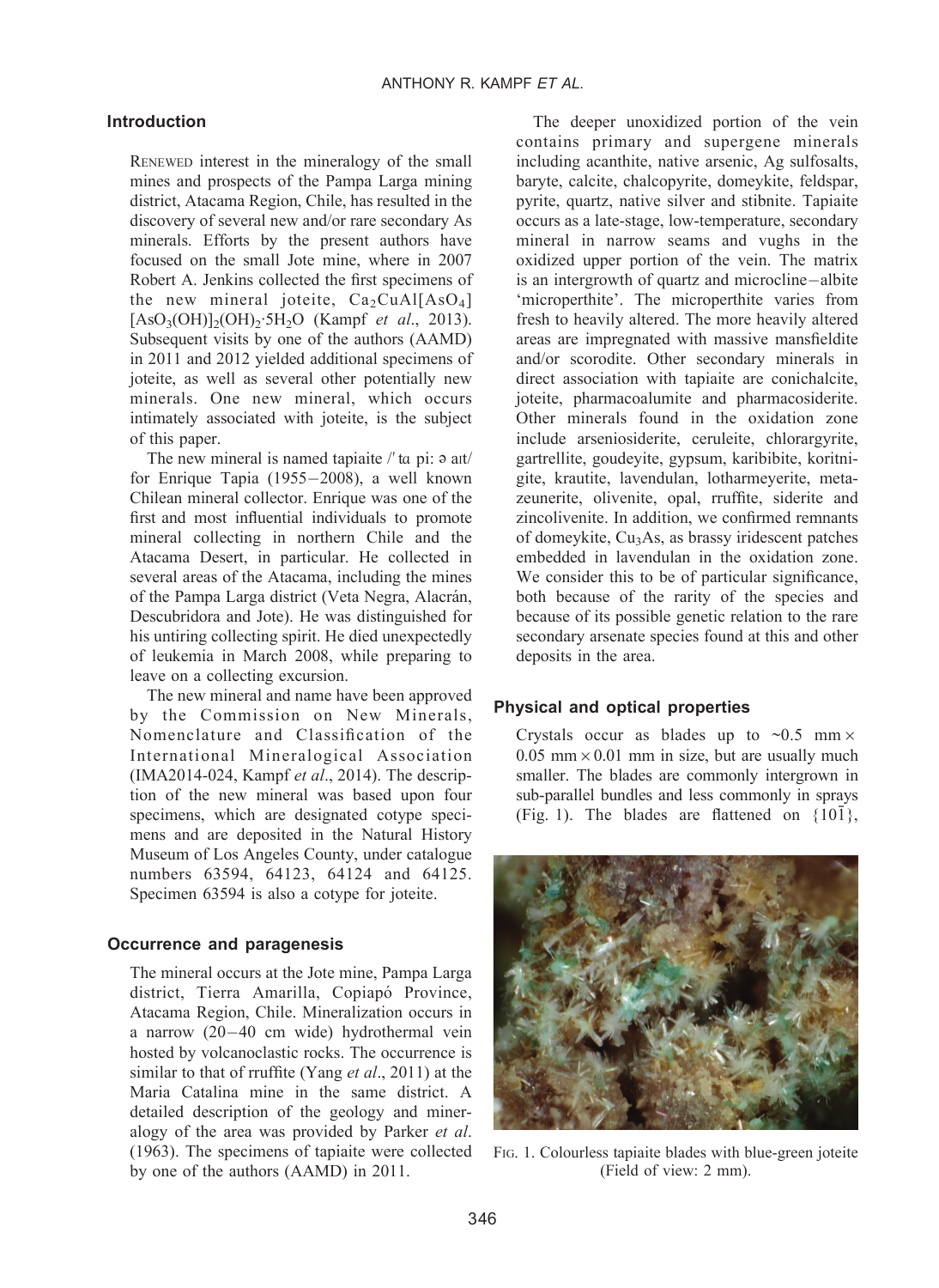elongated and striated along [010] and exhibit the forms  $\{10\overline{1}\}$ ,  $\{101\}$  and  $\{111\}$  (Fig. 2). No twinning was observed. Tapiaite is colourless and has a white streak. Crystals are transparent and have vitreous lustre. Tapiaite does not fluoresce in longwave or shortwave ultraviolet light. The Mohs hardness is estimated to be between 2 and 3. The tenacity is brittle and the fracture is splintery. Crystals exhibit perfect cleavage on {101} and  ${10\overline{1}}$ . Attempts to measure the density by sinkfloat in Clerici solution were unsuccessful because the crystals proved too difficult to see. The calculated density is 2.681 g  $\text{cm}^{-3}$  based on the empirical formula and  $2.690 \text{ g cm}^{-3}$  based on the ideal formula. Tapiaite is easily soluble in roomtemperature dilute HCl and slowly soluble in  $H_2O$ .

Optically, tapiaite is biaxial (+), with  $\alpha$  = 1.579(1),  $\beta$  = 1.588(1) and  $\gamma$  = 1.610(1), measured in white light. The 2V measured directly by conoscopic observation is 66(2)º. The calculated 2V is 66.0º. The mineral exhibits no perceptible dispersion. The optical orientation is  $X \approx [10\overline{1}];$  $Y = b$ ,  $Z \approx [101]$ . Tapiaite is non-pleochroic.

# Chemical composition

Five chemical analyses, each on a separate crystal, were carried out at the University of Utah on a Cameca SX-50 electron microprobe with four wavelength dispersive spectrometers. Analytical conditions were 15 kV accelerating voltage, 20 nA beam current and a beam diameter of 10 µm. Counting times were 10 s on peak and background for each element. Additional elements sought that were below the limits of detection include Mg, K, Mn and Co. Raw X-ray



FIG. 2. Crystal drawing of tapiaite (clinographic projection in non-standard orientation).

intensities were corrected for matrix effects with a  $\phi$ ( $oz$ ) algorithm (Pouchou and Pichoir, 1991). Sodium, As and Sb were analysed first on the spectrometers. Minor Na migration under the beam was observed, so a time-dependent correction for the Na intensities was employed. The associated species suggest that all Fe in tapiaite is  $Fe<sup>3+</sup>$ . Crystals exhibited moderate beam damage.

Because insufficient material was available for a direct determination of  $H<sub>2</sub>O$ , the amount of water in tapiaite was calculated on the basis of 11 total cations (Ca+Na+Cu+Al+Fe+As+Sb), charge balance and 32 O atoms per formula unit (a.p.f.u.), as determined by the crystal structure analysis (see below). Analytical data and standards are given in Table 1.

TABLE 1. Analytical data for tapiaite.

| Constituent                    | $Wt.\%$ | Range           | SD.  | Standard  |
|--------------------------------|---------|-----------------|------|-----------|
| Na <sub>2</sub> O              | 0.09    | $0.04 - 0.16$   | 0.05 | Albite    |
| CaO                            | 24.96   | $24.13 - 25.89$ | 0.70 | Diopside  |
| CuO                            | 0.73    | $0.15 - 1.75$   | 0.72 | Cu metal  |
| $Al_2O_3$                      | 10.08   | $9.48 - 10.70$  | 0.47 | Syn. YAG  |
| Fe <sub>2</sub> O <sub>3</sub> | 0.19    | $0.04 - 0.41$   | 0.14 | Hematite  |
| As <sub>2</sub> O <sub>5</sub> | 40.98   | $39.84 - 42.56$ | 1.03 | Syn. GaAs |
| $Sb_2O_5$                      | 0.09    | $0.07 - 0.13$   | 0.02 | Syn. GaSb |
| $H_2O^*$                       | 23.46   |                 |      |           |
| Total                          | 100.58  |                 |      |           |

\* Calculated based on the structure.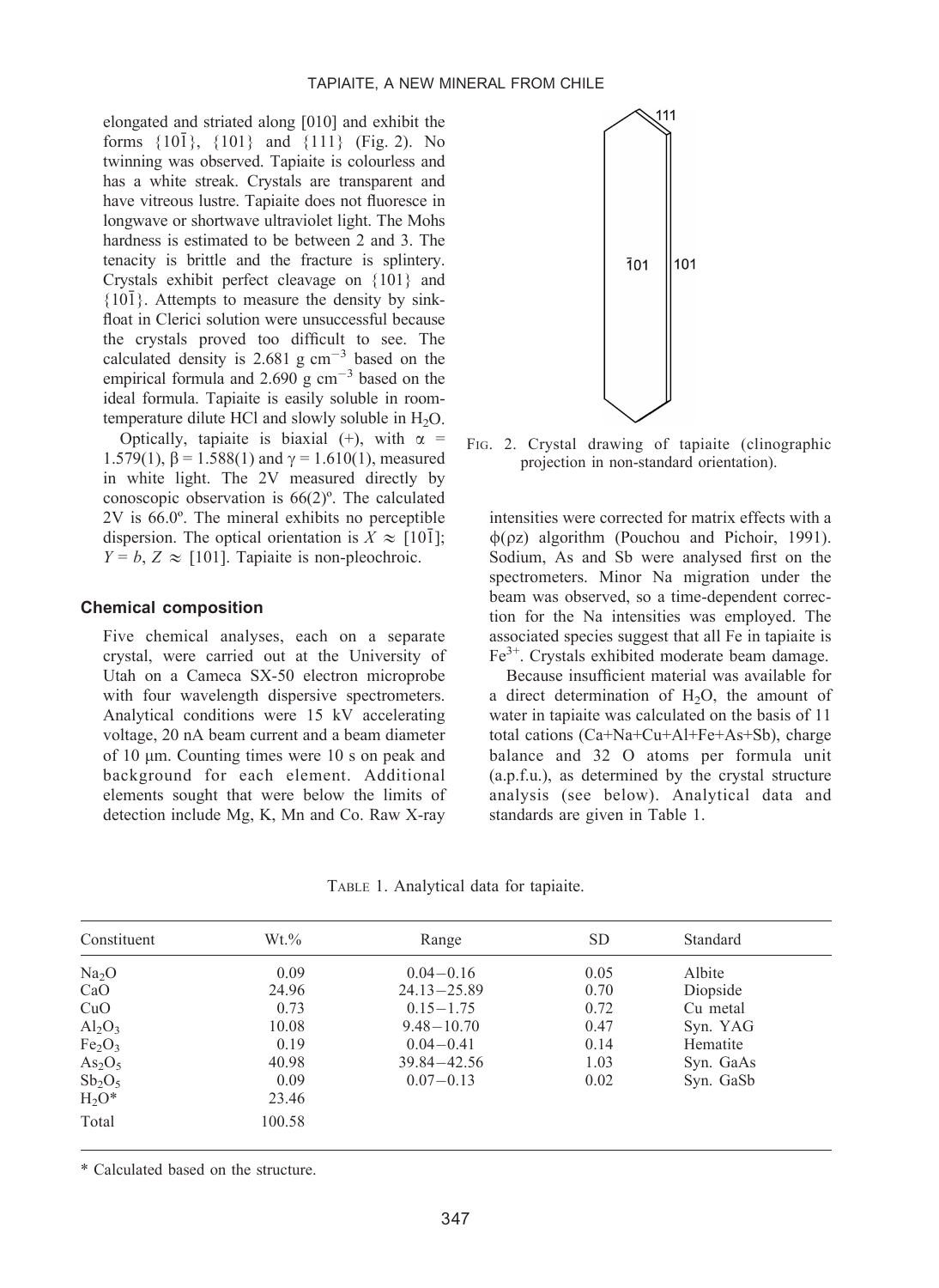The empirical formula (based on O = 32 a.p.f.u.) is  $Na<sub>0.03</sub>Ca<sub>4.83</sub>Cu<sup>2+</sup><sub>0.10</sub>Al<sub>2.14</sub>Fe<sup>3+</sup><sub>0.03</sub>As<sup>5+</sup><sub>3.87</sub>$  $Sb_{0.01}^{5+}O_{32}H_{28.24}$ . The simplified formula is  $Ca<sub>5</sub>Al<sub>2</sub>(AsO<sub>4</sub>)<sub>4</sub>(OH)<sub>4</sub>·12H<sub>2</sub>O$ , which requires CaO 25.62,  $Al_2O_3$  9.32,  $As_2O_5$  42.01,  $H_2O$ 23.05, total 100 wt.%. The Gladstone-Dale

compatibility index  $1 - (K_P/K_C)$  is  $-0.003$  for the empirical formula, indicating superior compatibility (Mandarino, 2007).

The structural formula may be written  $Ca<sub>5</sub>Al<sub>2</sub>(AsO<sub>4</sub>)<sub>4</sub>(OH)<sub>4</sub>(H<sub>2</sub>O)<sub>10</sub>·2H<sub>2</sub>O$ , indicating that one  $H_2O$  group (OW16) does not bond to

| $I_{\rm obs}$  | $d_{\text{obs}}$ | $d_{\rm calc}$ | $I_{\rm calc}$ | $h\ k\ l$          | $I_{\rm obs}$  | $d_{\text{obs}}$ | $d_{\rm calc}$ | $I_{\rm calc}$ | $h \, k \, l$       |
|----------------|------------------|----------------|----------------|--------------------|----------------|------------------|----------------|----------------|---------------------|
| 100            | 13.91            | 13.7693        | 100            | $\bar{1}$ 01       | $\overline{4}$ | 2.301            | 2.2949         | $\mathfrak{Z}$ | $\bar{6}$ 06        |
| 12             | 8.55             | 8.4878         | 12             | $1 \t0 \t1$        |                |                  | 2.2868         | 2              | 703                 |
|                |                  | 7.2990         | $\overline{9}$ | 002                | 5              | 2.214            | 2.2130         | $\overline{4}$ | $\bar{4}$ 2 4       |
| 17             | 7.23             | 7.1539         | 10             | 200                |                |                  | 2.1360         | 1              | $\bar{2}$ 1 7       |
|                |                  | 6.8847         | $\overline{4}$ | $\bar{2}$ 0 2      |                |                  | 2.1339         | 1              | $\bar{5}$ 2 3       |
|                |                  | 5.3726         | 5              | 011                | 9              | 2.137            | 2.1326         | $\mathbf{1}$   | 4 2 1               |
| 22             | 5.39             | 5.3577         | 5              | $1\ 1\ 0$          |                |                  | 2.1263         | $\mathbf{1}$   | 713                 |
|                |                  | 4.7140         | $\overline{4}$ | $\overline{1}$ 1 2 |                |                  | 2.0046         | 3              | 2 2 4               |
| 33             | 4.64             | 4.6840         | 3              | $\bar{2}$ 1 1      |                |                  | 1.9954         | 3              | 4 2 2               |
|                |                  | 4.5898         | 6              | $\bar{3}$ 0 3      | 12             | 2.0000           | 1.9934         | $\mathbf{1}$   | $\bar{5}$ 2 5       |
|                |                  | 4.0302         | 3              | 3 0 1              |                |                  | 1.9919         | $\mathbf{1}$   | 4 1 4               |
|                |                  | 3.9999         | $\overline{c}$ | $\bar{4}$ 0 2      |                |                  | 1.8133         | $\overline{c}$ | 7 1 1               |
|                | 3.952            | 3.9907         | $\mathbf{1}$   | 2 1 1              |                |                  | 1.8092         | $\mathfrak{2}$ | $\bar{2}$ 3 3       |
| 42             |                  | 3.9479         | 6              | $\overline{1}$ 1 3 | 15             | 1.8070           | 1.8063         | $\mathbf{1}$   | $\bar{3}$ 3 2       |
|                |                  | 3.9014         | 5              | $\bar{3}$ 1 1      |                |                  | 1.8022         | $\overline{c}$ | 309                 |
|                |                  | 3.8953         | 6              | $\bar{2}$ 1 3      |                |                  | 1.7909         | $\overline{c}$ | 0 3 3               |
|                |                  | 3.8671         | 5              | $\bar{3}$ 1 2      |                |                  | 1.7643         | $\sqrt{2}$     | $\bar{5}$ 2 7       |
| $\mathfrak{Z}$ | 3.441            | 3.4423         | 3              | $\bar{4}04$        |                |                  | 1.7630         | 3              | $\bar{9}03$         |
|                |                  | 3.3306         | 7              | $\bar{2}$ 1 4      | 12             | 1.7555           | 1.7539         | $\mathbf{1}$   | 2 3 2               |
|                |                  | 3.2887         | 6              | 412                |                |                  | 1.7518         | $\mathfrak{2}$ | 725                 |
| 35             | 3.290            | 3.2843         | 9              | $\overline{1}$ 1 4 |                |                  | 1.7401         | $\sqrt{2}$     | 018                 |
|                |                  | 3.2344         | 8              | $\bar{4}$ 1 1      |                |                  | 1.7212         | $\mathbf{1}$   | 808                 |
|                |                  | 3.1515         | 3              | $\overline{1}$ 0 5 |                |                  | 1.7158         | $\mathbf{1}$   | 217                 |
|                |                  | 3.0856         | 5              | 014                | $\tau$         | 1.7117           | 1.7102         | $\sqrt{2}$     | 4 2 4               |
| 12             | 3.084            | 3.0817         | 3              | $\bar{5}$ 0 1      |                |                  | 1.7085         | $\mathfrak{2}$ | 8 1 0               |
|                |                  | 3.0413         | $\sqrt{5}$     | 4 1 0              |                |                  | 1.6653         | 3              | 428                 |
|                |                  | 2.9049         | 3              | 3 1 2              |                |                  | 1.6523         | $\mathbf{1}$   | $\bar{3}$ 3 5       |
|                |                  | 2.8293         | 15             | 3 0 3              |                |                  | 1.6508         | 1              | $\bar{9}$ 1 2       |
| 39             | 2.823            | 2.8096         | 6              | $\bar{3}$ 1 5      |                |                  | 1.6444         | 3              | $\bar{8}$ 2 4       |
|                |                  | 2.7760         | 7              | $\bar{5}$ 1 3      | 12             | 1.6493           | 1.6434         | 1              | $\overline{1}$ 3 5  |
|                |                  | 2.7667         | $\overline{4}$ | $\overline{1}$ 1 5 |                |                  | 1.6422         | $\mathbf{1}$   | $\bar{2}$ 2 8       |
| 15             | 2.753            | 2.7350         | 7              | 121                |                |                  |                | $\mathbf{1}$   | 8 1 1               |
|                |                  |                | $\overline{4}$ | 511                |                |                  | 1.6186         |                | $\bar{8}$ 2 2       |
|                |                  | 2.7191         |                | $\bar{2}$ 2 2      | 6              | 1.6142           | 1.6172         | 1              | 127                 |
|                |                  | 2.6640         | $\overline{c}$ |                    |                |                  | 1.6122         | $\mathbf{1}$   |                     |
| 5              | 2.657            | 2.6445         | $\mathbf{1}$   | $\bar{6}$ 0 2      |                |                  | 1.6077         | $\overline{2}$ | 035                 |
|                |                  | 2.6379         | $\sqrt{2}$     | $1\,0\,5$          |                |                  | 1.6039         | $\mathbf{1}$   | $2\,$ 0 $\,$ 8 $\,$ |
| $\mathfrak{Z}$ | 2.611            | 2.6058         | $\sqrt{2}$     | 015                | 6              | 1.5991           | 1.6024         | $\mathbf{1}$   | $\bar{6}$ 2 8       |
|                |                  | 2.5965         | $\sqrt{2}$     | 5 0 1              |                |                  | 1.5978         | $\mathbf{1}$   | 5 3 0               |
| $\sqrt{2}$     | 2.506            | 2.5079         | $\mathbf{1}$   | 214                |                |                  | 1.5932         | $\mathfrak{2}$ | 721                 |
|                |                  | 2.4899         | $\mathfrak{2}$ | 4 1 2              |                |                  | 1.5915         | $\mathbf{1}$   | $\bar{8}$ 2 6       |
|                |                  | 2.3570         | $\mathfrak{2}$ | $\bar{2}$ 2 4      |                |                  | 1.5563         | 1              | $\overline{8}$ 19   |
| 10             | 2.343            | 2.3420         | $\sqrt{2}$     | 422                | 5              | 1.5463           | 1.5502         | $\mathbf{1}$   | $\bar{9}$ 1 8       |
|                |                  | 2.3404         | 2              | ī<br>24            |                |                  | 1.5455         | 1              | 2 1 8               |
|                |                  | 2.3342         | $\overline{c}$ | $\bar{3}$ 0 7      |                |                  | 1.5428         | $\mathbf{1}$   | 028                 |

TABLE 2. Powder X-ray data for tapiaite.

Only calculated lines with intensities >3 are listed unless they correspond to observed lines.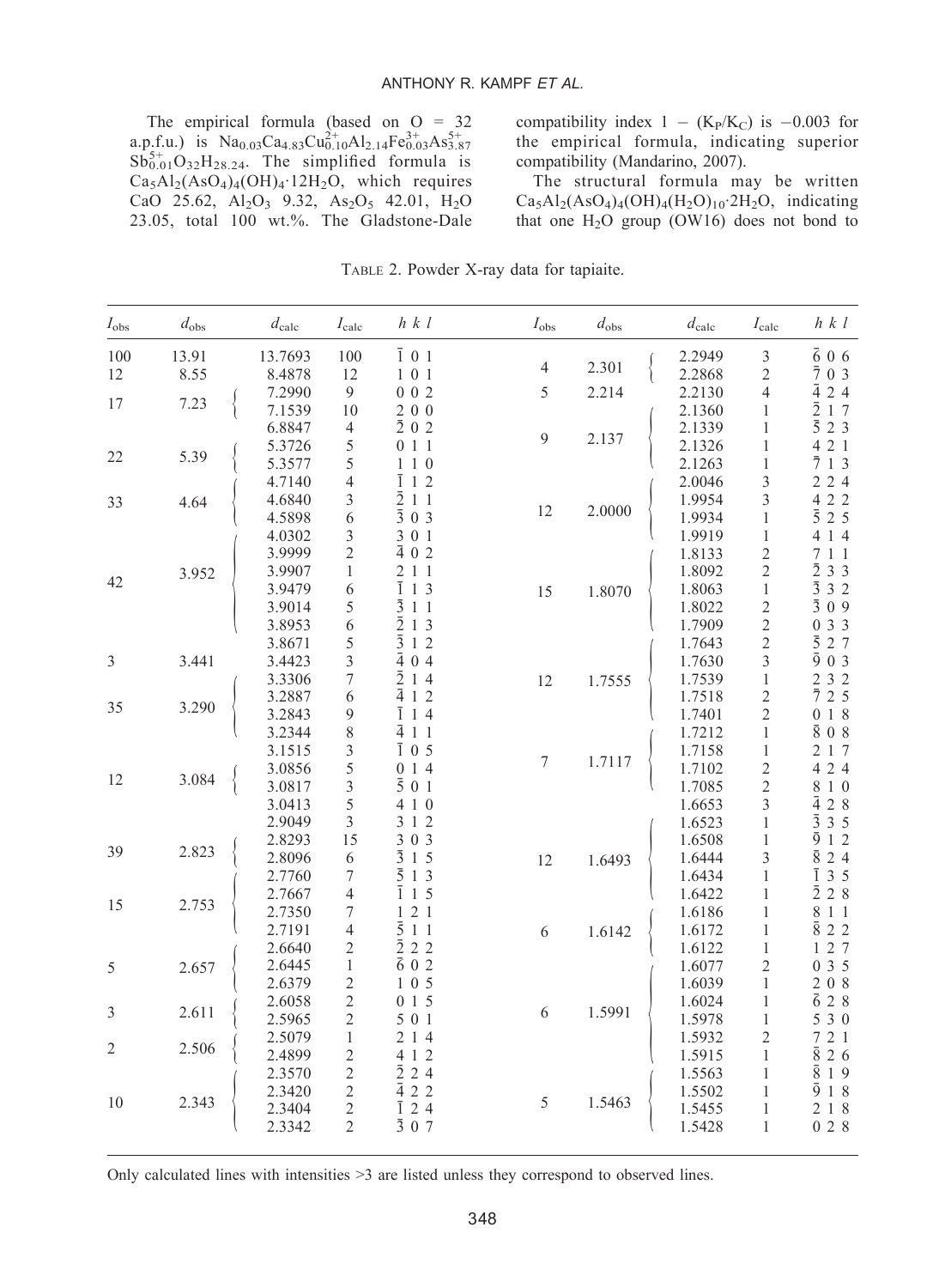any cation. A deficiency of 3% in pentavalent cations  $(As + Sb)$  in the empirical formula may be real, as the structure refinement also indicates 3% less than full occupancy in the As sites. It seems most likely that the 0.03 Na and 0.10  $Cu^{2+}$  a.p.f.u. in the empirical formula are accommodated in the Ca1 site; however, there appears to be no way to accommodate the 0.17 a.p.f.u. surplus of trivalent cations  $(A1 + Fe)$  in the structure. Therefore, this surplus is attributed to experimental error, possibly related to sample instability in the beam and/or heterogeneity of the crystals. In terms of the structure, the empirical formula can be written  $(Ca_{4.83}Cu_{0.10}^{2+}Na_{0.03})_{\Sigma_{4.96}}$  $\text{(Al}_{2.14}\text{Fe}_{0.03}^{3+}\text{)}_{\Sigma2.17}\text{[(As}_{3.87}^{5+}\text{Sb}_{0.01}^{5+}\text{)}_{\Sigma3.88}\text{O}_{16}\text{]}$  $[(OH)_{3.76} (H_2O)_{0.24}]_{\Sigma 4} (H_2O)_{10}$ <sup>2</sup>H<sub>2</sub>O.

## X-ray crystallography and structure refinement

Both powder and single-crystal X-ray studies were carried out using a Rigaku R-Axis Rapid II curved

imaging plate microdiffractometer, with monochromatized  $MoK\alpha$  radiation. For the powderdiffraction study, a Gandolfi-like motion on the  $\varphi$ and  $\omega$  axes was used to randomize the sample and observed d-spacings and intensities were derived by profile fitting using JADE 2010 software (Materials Data, Inc.). The powder data presented in Table 2 show good agreement with the pattern calculated from the structure determination. Unitcell parameters refined from the powder data using JADE 2010 with whole-pattern fitting are:  $a =$ 16.008(8),  $b = 5.767(9)$ ,  $c = 16.367(8)$  Å,  $\beta =$ 116.72(2)<sup>o</sup> and  $V = 1350$  (2)  $\AA^3$ .

In the single-crystal study, a total of 48 frames at 50-min exposures were recorded. The Rigaku CrystalClear software package was used for processing the structure data, including the application of an empirical multi-scan absorption correction using ABSCOR (Higashi, 2001). The structure was solved by direct methods using SHELXS and was refined using SHELXL (Sheldrick, 2008). Site-occupancy refinements

TABLE 3. Data-collection and structure-refinement details for tapiaite.

| Diffractometer                           | Rigaku R-Axis Rapid II                               |
|------------------------------------------|------------------------------------------------------|
| X-ray radiation/power                    | MoK $\alpha$ ( $\lambda$ = 0.71075 Å)/50 kV, 40 mA   |
| Temperature                              | 298(2) K                                             |
| Ideal structural formula                 | $Ca5Al2(AsO4)4(OH)4(H2O)10·2H2O$                     |
| Space group                              | $P2_1/n$                                             |
| Unit-cell dimensions                     | $a = 16.0160(12)$ Å                                  |
|                                          | $b = 5.7781(3)$ Å                                    |
|                                          | $c = 16.3410(12)$ A                                  |
|                                          | $\beta = 116.704(8)^{\circ}$                         |
| V                                        | 1350.93(16) $\AA^3$                                  |
| Ζ                                        | 2                                                    |
| Density (for above formula)              | 2.690 g cm <sup>-3</sup>                             |
| Abs. coefficient (for above formula)     | $6.047$ mm <sup>-1</sup>                             |
| F(000)                                   | 1084                                                 |
| Crystal size                             | 70 $\mu$ m $\times$ 30 $\mu$ m $\times$ 10 $\mu$ m   |
| $\theta$ range                           | $3.77 - 25.02^{\circ}$                               |
| Index ranges                             | $-19 \le h \le 19, -6 \le k \le 6, -19 \le l \le 19$ |
| Reflections collected/unique             | 10,063 / 2357 $[R_{\text{int}} = 0.087]$             |
| Reflections with $F_0 > 4\sigma(F)$      | 1733                                                 |
| Completeness to $\theta = 25.02^{\circ}$ | 98.7%                                                |
| Max. and min. transmission               | 0.942 and 0.677                                      |
| Refinement method                        | Full-matrix least-squares on $F^2$                   |
| Parameters refined                       | 198                                                  |
| Gof                                      | 1.047                                                |
| Final R indices $[F_0 > 4\sigma(F)]$     | $R_1 = 0.0537$ , w $R_2 = 0.1253$                    |
| R indices (all data)                     | $R_1 = 0.0784$ , w $R_2 = 0.1420$                    |
| Largest diff. peak / hole                | $+2.05$ / $-0.84$ e A <sup>-3</sup>                  |
|                                          |                                                      |

 $R_{\text{int}} = \sum_{n} [F_{o}^2 - F_{o}^2(\text{mean})] / \sum_{n} [F_{o}^2]$ . Gof =  $S = \{\sum_{n} [w(F_{o}^2 - F_{c}^2)^2] / (n-p)\}^{1/2}$ .  $R_1 = \sum_{n} |F_{o}| - |F_{c}| / \sum_{n} [F_{o}]$ .  $wR_2 = \{\sum_{n} [w(F_{o}^2 - F_{c}^2)^2] / (n-p)\}^{1/2}$ .  $R_3 = \sum_{n} [F_{o}^2 - F_{n}^2]$  $\sum [w(F_0^2)^2]_3^{1/2}$ .  $w = 1/[\sigma^2(F_0^2) + (aP)^2 + bP]$  where a is 0.0789, b is 0.4203 and P is  $[2F_c^2 + Max(F_0^2, 0)]/3$ .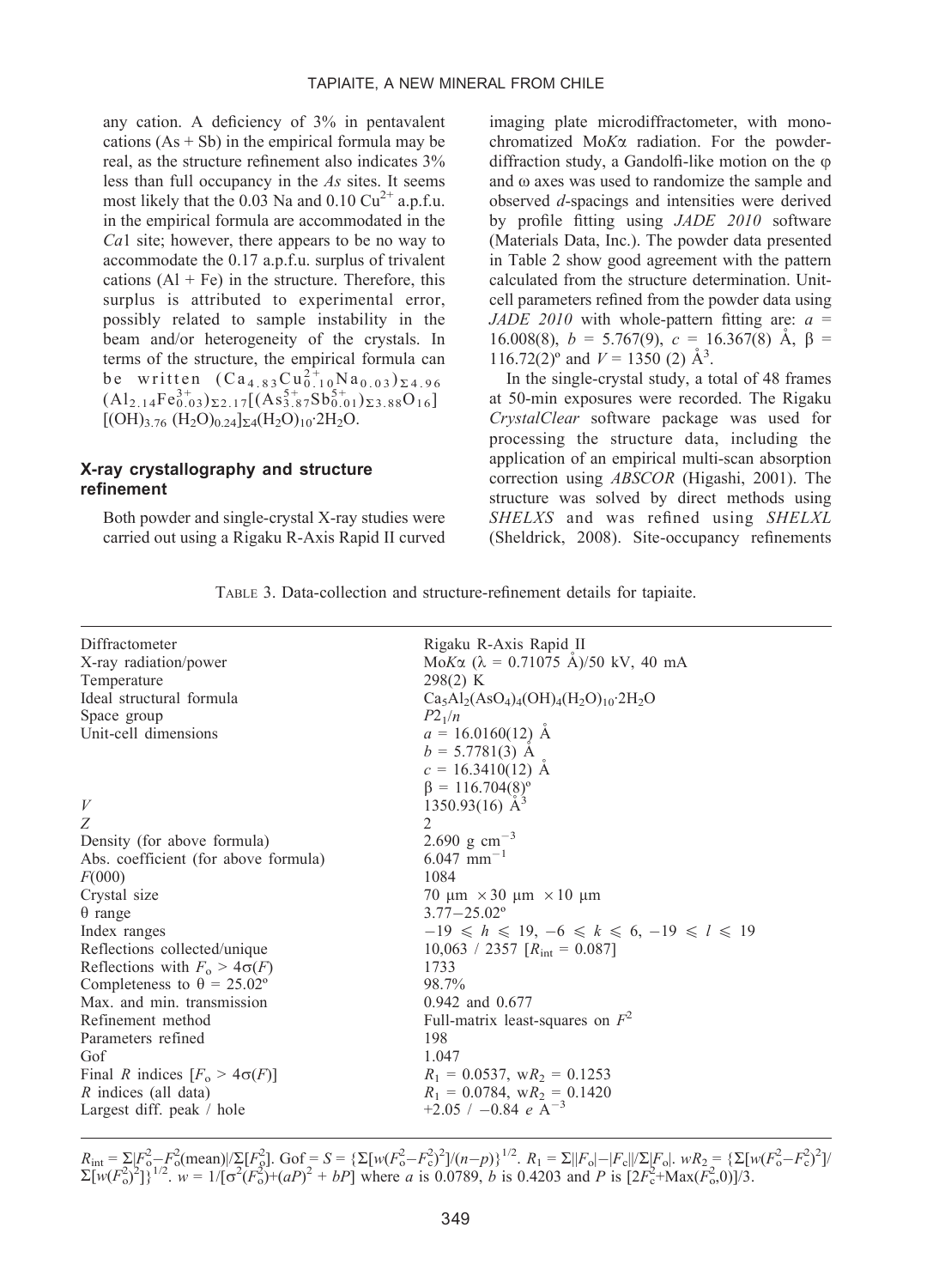| ï<br>$\frac{1}{2}$<br>j                                             |
|---------------------------------------------------------------------|
| 4<br>$\epsilon$<br>ï                                                |
| ï                                                                   |
| Atom accuding and digulation and movimation<br>ì                    |
| į                                                                   |
|                                                                     |
| ׇ֧֧֧֧֧֡֬֝֬֝֬֝֬֝֬֝֬֝֬֝֬֝֬֝֬֝֬֝֬֝֬֝֬֝֬֝֬֝֬֝֓֝֬֝֬֝֓֝֬֝֬֝֬֝֓֝֬֝֬֝֬֝֬֝֬֝ |
| T 1                                                                 |

| $U^{12}$             |                                                                                                                                                                                                                                                                                                                                                                                                                                                                                                                                                          |
|----------------------|----------------------------------------------------------------------------------------------------------------------------------------------------------------------------------------------------------------------------------------------------------------------------------------------------------------------------------------------------------------------------------------------------------------------------------------------------------------------------------------------------------------------------------------------------------|
| $U^{13}$             |                                                                                                                                                                                                                                                                                                                                                                                                                                                                                                                                                          |
| $L^{23}$             | $(5)$ $(5)$ $(5)$ $(5)$ $(5)$ $(5)$ $(5)$ $(5)$ $(5)$ $(5)$ $(5)$ $(5)$ $(5)$ $(5)$ $(5)$ $(5)$ $(5)$ $(5)$ $(5)$ $(5)$ $(5)$ $(5)$ $(5)$ $(5)$ $(5)$ $(5)$ $(5)$ $(5)$ $(5)$ $(5)$ $(5)$ $(5)$ $(5)$ $(5)$ $(5)$ $(5)$ $(5)$                                                                                                                                                                                                                                                                                                                            |
| $U^{33}$             | $(5)$<br>$(20)$<br>$(30)$<br>$(4)$<br>$(5)$<br>$(6)$<br>$(7)$<br>$(8)$<br>$(9)$<br>$(10)$<br>$(10)$<br>$(10)$<br>$(10)$<br>$(10)$<br>$(10)$<br>$(10)$<br>$(10)$<br>$(10)$<br>$(10)$<br>$(10)$<br>$(10)$<br>$(10)$<br>$(10)$<br>$(10)$<br>$(10)$<br>$(10)$<br>$(10)$<br>$(10)$<br>$(10)$<br>$(10)$<br>$(10)$<br>$(10)$<br>$(10$                                                                                                                                                                                                                           |
| $U^{22}$             |                                                                                                                                                                                                                                                                                                                                                                                                                                                                                                                                                          |
| $\bar{U}^1$          |                                                                                                                                                                                                                                                                                                                                                                                                                                                                                                                                                          |
| $U_{\rm eq}$         |                                                                                                                                                                                                                                                                                                                                                                                                                                                                                                                                                          |
| $\frac{c}{\sqrt{2}}$ | $\begin{smallmatrix} (1) \\ 0.47120 (12) \\ 0.75492 (16) \\ 0.75492 (6) \\ 0.67888 (6) \\ 0.67888 (6) \\ 0.678844 (6) \\ 0.678844 (6) \\ 0.68934 (6) \\ 0.67884 (6) \\ 0.67884 (6) \\ 0.67882 (6) \\ 0.67882 (6) \\ 0.67882 (6) \\ 0.67882 (6) \\ 0.67882 (6) \\ 0.67882 (6) \\ 0.67882 (6) \\ 0$<br>133149(12                                                                                                                                                                                                                                           |
| $\eta/\Lambda$       | $\begin{smallmatrix} 1.1855(3)\\ 0.1349(3)\\ 0.3493(3)\\ 0.4993(3)\\ 0.6493(3)\\ 0.762(9)\\ 0.1762(9)\\ 0.1762(9)\\ 0.1762(9)\\ 0.1762(9)\\ 0.1762(9)\\ 0.1762(9)\\ 0.17683(9)\\ 0.17683(9)\\ 0.17683(9)\\ 0.17683(9)\\ 0.17683(9)\\ 0.1768(9)\\ 0.1768(9)\\ $                                                                                                                                                                                                                                                                                           |
| x/a                  | .74473(16)<br>11)(47839)<br>.32828(11<br>.57805(6)<br>0.41220(6)<br>$\begin{array}{l} 0.5762(4)\\ 0.5762(4)\\ 0.6282(4)\\ 0.6446(4)\\ 0.4156(4)\\ 0.4156(4)\\ 0.2308(4)\\ 0.2308(4)\\ 0.2308(5)\\ 0.2308(5)\\ 0.2308(5)\\ 0.2308(5)\\ 0.2308(5)\\ 0.2304(5)\\ 0.2304(5)\\ 0.2304(5)\\ 0.2304(5)\\ 0.2304(5)\\ 0.2304(5)\\ 0.2$<br>0.4764(4)<br>0.2365(4)<br>0.8347(5)<br>.6780(5)                                                                                                                                                                        |
|                      | $\begin{array}{l} \texttt{diag} \\ \texttt{diag} \\ \texttt{diag} \\ \texttt{diag} \\ \texttt{diag} \\ \texttt{diag} \\ \texttt{diag} \\ \texttt{diag} \\ \texttt{diag} \\ \texttt{diag} \\ \texttt{diag} \\ \texttt{diag} \\ \texttt{diag} \\ \texttt{diag} \\ \texttt{diag} \\ \texttt{diag} \\ \texttt{diag} \\ \texttt{diag} \\ \texttt{diag} \\ \texttt{diag} \\ \texttt{diag} \\ \texttt{diag} \\ \texttt{diag} \\ \texttt{diag} \\ \texttt{diag} \\ \texttt{diag} \\ \texttt{diag} \\ \texttt{diag} \\ \texttt{diag} \\ \texttt{diag} \\ \texttt$ |

ANTHONY R. KAMPF ET AL.

\* Refined occupancies: As1 =  $0.967(5)$ ; As2 =  $0.972(5)$ .

\* Refined occupancies: As1 =  $0.967(5)$ ; As2 =  $0.972(5)$ .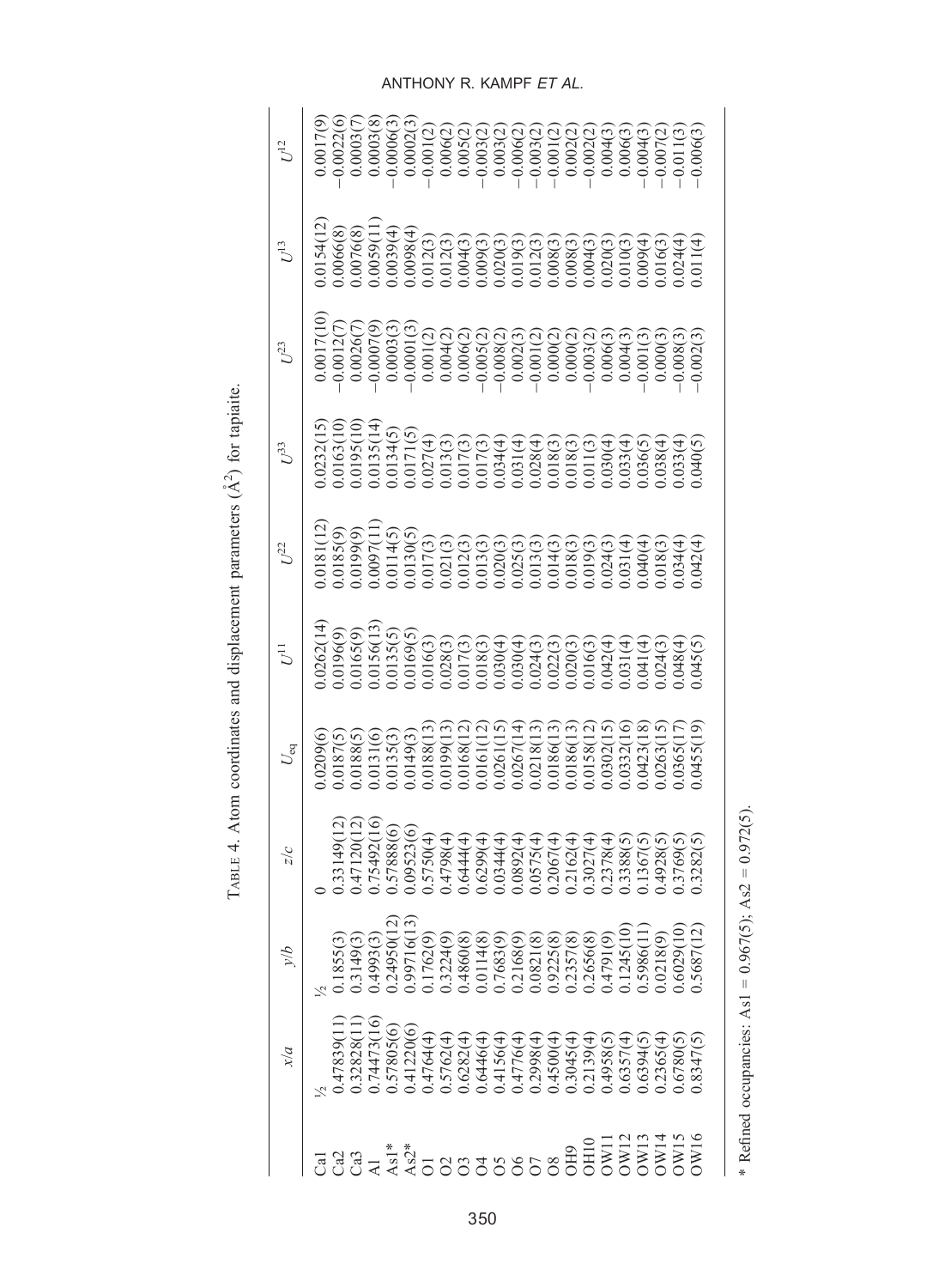were attempted for each site. All sites refined to very close to full occupancy, except the As1 and  $As2$  sites, which refined to 0.967(5) and 0.972(5), respectively. This matches closely the 3% deficiency in  $As + Sb$  in the empirical formula. As mentioned above, the 0.03 Na and 0.10  $Cu^{2+}$ a.p.f.u. in the empirical formula are probably accommodated in the Ca1 site. The full occupancy of this site, indicated by the structure refinement, is consistent with this interpretation, considering that Na and Cu would have offsetting effects on the site scattering and there may be a small vacancy at the site.

Data collection and structure refinement details are provided in Table 3, atom coordinates and displacement parameters in Table 4, selected bond distances in Table 5 and bond-valence summations in Table 6. Lists of observed and calculated structure factors have been deposited with the Principal Editor of Mineralogical Magazine and are available from www.minersoc. org/pages/e\_journals/dep\_mat\_mm.html.

## Description of the structure

The structure of tapiaite is shown in Fig. 3. The backbone of the structure is a chain of *trans-edge*sharing  $AIO<sub>6</sub>$  octahedra. The remaining vertices of adjacent octahedra are further linked to one another by  $AsO<sub>4</sub>$  tetrahedra (As1), in a staggered arrangement, forming  $Al(AsO<sub>4</sub>)(OH)_{2}$  chains of octahedra and tetrahedra (Fig. 4) parallel to the b axis. The chain of octahedra and tetrahedra is topologically identical to that in the structure of linarite,  $PbCu(SO<sub>4</sub>)(OH)$ <sub>2</sub> (Schofield *et al.*, 2009). Similar chains, but decorated with additional tetrahedra, are found in the structures of brackebuschite group and related minerals (Huminicki and Hawthorne 2002), e.g. bearthite,  $Ca<sub>2</sub>Al(PO<sub>4</sub>)<sub>2</sub>(OH)$  (Chopin et al., 1993) and vauquelinite,  $Pb_2Cu(CrO_4)(PO_4)(OH)$  (Fanfani and Zanazzi, 1968). Similar chains, but with addenda tetrahedra and octahedra, are found in the structures of kapundaite,  $(Na,Ca)_{2}Fe^{3+}_{4}(PO_{4})_{4}$  $(OH)<sub>3</sub>·5H<sub>2</sub>O$  (Mills *et al.*, 2010) and mélonjosephite,  $\text{CaFe}^{2+}\text{Fe}^{3+}(\text{PO}_4)_2(\text{OH})$  (Kampf and Moore, 1977).

 $CaO_8$  polyhedra (Ca2 and Ca3) condense to the chain by edge- and corner-sharing with the octahedra and tetrahedra in the chain, thereby forming broad chains or columns. The  $CaO<sub>8</sub>$ polyhedra in adjacent columns link to one another by corner-sharing to form thick layers parallel to  ${10\overline{1}}$ . Additional AsO<sub>4</sub> tetrahedra (As2) decorate

| Cal -O5 $(x 2)$<br>Cal -O6 $(x 2)$<br>Cal -OW13 $(x 2)$<br><cal -o=""></cal>                                                                                                                                                                                                                       |                                                                |                                                                                                                                                                                                                                                                                                                                                                                                                     |                                                                                                        |                                                                                                                                                                                                                                                                                                                                                                                                                                                                                                              |                                                                     |                                                                                                                                                                                                            |  |
|----------------------------------------------------------------------------------------------------------------------------------------------------------------------------------------------------------------------------------------------------------------------------------------------------|----------------------------------------------------------------|---------------------------------------------------------------------------------------------------------------------------------------------------------------------------------------------------------------------------------------------------------------------------------------------------------------------------------------------------------------------------------------------------------------------|--------------------------------------------------------------------------------------------------------|--------------------------------------------------------------------------------------------------------------------------------------------------------------------------------------------------------------------------------------------------------------------------------------------------------------------------------------------------------------------------------------------------------------------------------------------------------------------------------------------------------------|---------------------------------------------------------------------|------------------------------------------------------------------------------------------------------------------------------------------------------------------------------------------------------------|--|
|                                                                                                                                                                                                                                                                                                    |                                                                |                                                                                                                                                                                                                                                                                                                                                                                                                     |                                                                                                        |                                                                                                                                                                                                                                                                                                                                                                                                                                                                                                              |                                                                     |                                                                                                                                                                                                            |  |
|                                                                                                                                                                                                                                                                                                    |                                                                |                                                                                                                                                                                                                                                                                                                                                                                                                     |                                                                                                        |                                                                                                                                                                                                                                                                                                                                                                                                                                                                                                              |                                                                     |                                                                                                                                                                                                            |  |
|                                                                                                                                                                                                                                                                                                    | 2.286(5)<br>2.324(6)<br>2.412(7)<br>2.341                      |                                                                                                                                                                                                                                                                                                                                                                                                                     |                                                                                                        |                                                                                                                                                                                                                                                                                                                                                                                                                                                                                                              |                                                                     |                                                                                                                                                                                                            |  |
|                                                                                                                                                                                                                                                                                                    |                                                                |                                                                                                                                                                                                                                                                                                                                                                                                                     |                                                                                                        |                                                                                                                                                                                                                                                                                                                                                                                                                                                                                                              |                                                                     |                                                                                                                                                                                                            |  |
| $\begin{array}{l} \mathrm{Al}-\mathrm{OH}^3\\ \mathrm{Al}-\mathrm{OH}^1\\ \mathrm{Al}-\mathrm{OH}\\ \mathrm{Al}-\mathrm{OH}\\ \mathrm{Al}-\mathrm{OH}\\ \mathrm{Al}-\mathrm{OH}\\ \mathrm{Al}-\mathrm{OH}\\ \mathrm{Al}-\mathrm{OH}\\ \mathrm{Al}-\mathrm{OH}\\ \mathrm{Al}-\mathrm{O}\end{array}$ | 1.877(5)<br>1.882(5)<br>1.921(6)<br>1.929(6)<br>1.911<br>1.911 | $\begin{array}{l} \texttt{G12-08} \\ \texttt{G23-08} \\ \texttt{G32-08} \\ \texttt{G13-08} \\ \texttt{G23-08} \\ \texttt{G24-08} \\ \texttt{G34-08} \\ \texttt{G24-03} \\ \texttt{G24-03} \\ \texttt{G34-03} \\ \texttt{G34-03} \\ \texttt{G34-03} \end{array}$                                                                                                                                                     | $2.354(6)$<br>$2.383(6)$<br>$2.417(6)$<br>$2.493(6)$<br>$2.497(5)$<br>$2.584(6)$<br>$2.502$<br>$2.502$ | $\begin{array}{l} \text{Ca} = \begin{array}{l} \text{Ca} = \begin{array}{l} \text{Ca} = \begin{array}{l} \text{Ca} = \begin{array}{l} \text{Ca} = \begin{array}{l} \text{Ca} = \begin{array}{l} \text{Ca} = \begin{array}{l} \text{Ca} = \begin{array}{l} \text{Ca} = \begin{array}{l} \text{Ca} = \begin{array}{l} \text{Ca} = \begin{array}{l} \text{Ca} = \begin{array}{l} \text{Ca} = \begin{array}{l} \text{Ca} = \begin{array}{l} \text{Ca} = \begin{array}{l} \text{Ca} = \begin{array}{l} \text{Ca}$ | 2.351(6)<br>2.370(6)<br>2.370(6)<br>2.347(6)<br>2.37373(5)<br>2.302 | Hydrogen bonds<br>OH9--O7<br>OH9--O7<br>OH10--O8<br>OW11--O8<br>OW11--O6<br>OW12--OW15<br>OW13--OW16<br>OW14--O7<br>OW14--O7<br>OW15-OW14<br>OW15-OW15<br>OW15-OW15<br>OW15-OW15<br>OW15-OW15<br>OW15-OW15 |  |
|                                                                                                                                                                                                                                                                                                    |                                                                |                                                                                                                                                                                                                                                                                                                                                                                                                     |                                                                                                        |                                                                                                                                                                                                                                                                                                                                                                                                                                                                                                              |                                                                     |                                                                                                                                                                                                            |  |
|                                                                                                                                                                                                                                                                                                    |                                                                |                                                                                                                                                                                                                                                                                                                                                                                                                     |                                                                                                        |                                                                                                                                                                                                                                                                                                                                                                                                                                                                                                              |                                                                     |                                                                                                                                                                                                            |  |
|                                                                                                                                                                                                                                                                                                    |                                                                |                                                                                                                                                                                                                                                                                                                                                                                                                     |                                                                                                        |                                                                                                                                                                                                                                                                                                                                                                                                                                                                                                              |                                                                     |                                                                                                                                                                                                            |  |
|                                                                                                                                                                                                                                                                                                    |                                                                |                                                                                                                                                                                                                                                                                                                                                                                                                     |                                                                                                        |                                                                                                                                                                                                                                                                                                                                                                                                                                                                                                              |                                                                     |                                                                                                                                                                                                            |  |
|                                                                                                                                                                                                                                                                                                    |                                                                |                                                                                                                                                                                                                                                                                                                                                                                                                     |                                                                                                        |                                                                                                                                                                                                                                                                                                                                                                                                                                                                                                              |                                                                     |                                                                                                                                                                                                            |  |
|                                                                                                                                                                                                                                                                                                    |                                                                |                                                                                                                                                                                                                                                                                                                                                                                                                     |                                                                                                        |                                                                                                                                                                                                                                                                                                                                                                                                                                                                                                              |                                                                     |                                                                                                                                                                                                            |  |
|                                                                                                                                                                                                                                                                                                    |                                                                | $\begin{array}{l} \text{As} \, \text{I} \, \text{-} \text{O1} \\ \text{As} \, \text{I} \, \text{-} \text{O2} \\ \text{As} \, \text{I} \, \text{-} \text{O3} \\ \text{As} \, \text{I} \, \text{-} \text{O4} \\ \text{As} \, \text{I} \, \text{-} \text{O4} \\ \text{As} \, \text{I} \, \text{-} \text{O4} \\ \text{A} \, \text{S1} \, \text{-} \text{O5} \\ \text{A} \, \text{S1} \, \text{-} \text{O5} \end{array}$ | 1.656(5)<br>1.661(5)<br>1.699(5)<br>1.682<br>1.682                                                     | As2-O5<br>As2-O6<br>As2-O7<br>As2-O8<br><as2-o></as2-o>                                                                                                                                                                                                                                                                                                                                                                                                                                                      | 670(5)<br>677(5)<br>672(6)<br>685                                   |                                                                                                                                                                                                            |  |
|                                                                                                                                                                                                                                                                                                    |                                                                |                                                                                                                                                                                                                                                                                                                                                                                                                     |                                                                                                        |                                                                                                                                                                                                                                                                                                                                                                                                                                                                                                              |                                                                     |                                                                                                                                                                                                            |  |
|                                                                                                                                                                                                                                                                                                    |                                                                |                                                                                                                                                                                                                                                                                                                                                                                                                     |                                                                                                        |                                                                                                                                                                                                                                                                                                                                                                                                                                                                                                              |                                                                     |                                                                                                                                                                                                            |  |
|                                                                                                                                                                                                                                                                                                    |                                                                |                                                                                                                                                                                                                                                                                                                                                                                                                     |                                                                                                        |                                                                                                                                                                                                                                                                                                                                                                                                                                                                                                              |                                                                     |                                                                                                                                                                                                            |  |

 $\overline{1}$ 

TABLE 5. Selected bond distances  $(\hat{A})$  in tapiaite.

TABLE 5. Selected bond distances (A) in tapiaite.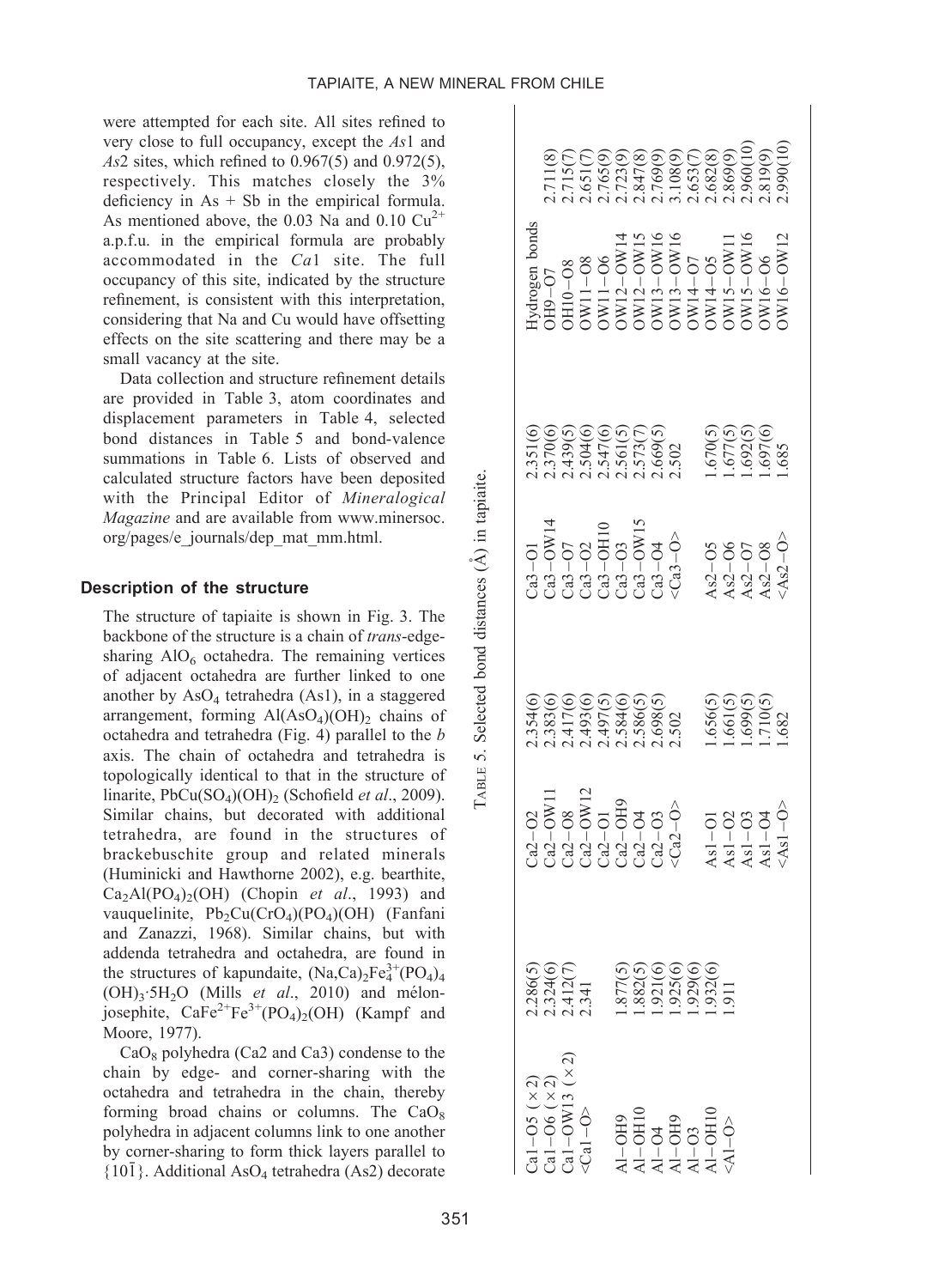|                                                                                                                                                                                                                                                                                                                                                                                                                                                                  | ō              | $\delta$         | S                   | $\beta$                     | SO                          | $\delta$                    | 07             | $\frac{8}{2}$ | OH <sub>9</sub>       | OH <sub>10</sub> | OW11                | <b>OW12</b>                                 | OW13                                        |              | OH14 OW15 | OW16                                             | $\Sigma_c$ |
|------------------------------------------------------------------------------------------------------------------------------------------------------------------------------------------------------------------------------------------------------------------------------------------------------------------------------------------------------------------------------------------------------------------------------------------------------------------|----------------|------------------|---------------------|-----------------------------|-----------------------------|-----------------------------|----------------|---------------|-----------------------|------------------|---------------------|---------------------------------------------|---------------------------------------------|--------------|-----------|--------------------------------------------------|------------|
|                                                                                                                                                                                                                                                                                                                                                                                                                                                                  |                |                  |                     |                             | $0.42 \times 2 \rightarrow$ | $0.38 \times 2 \rightarrow$ |                |               |                       |                  |                     |                                             | $0.30 \times 2 \rightarrow$                 |              |           |                                                  |            |
|                                                                                                                                                                                                                                                                                                                                                                                                                                                                  |                |                  |                     |                             |                             |                             |                | 0.30          | 0.19                  |                  | 0.32                | 0.24                                        |                                             |              |           |                                                  |            |
|                                                                                                                                                                                                                                                                                                                                                                                                                                                                  | $0.24$<br>0.35 | $0.35$<br>$0.23$ |                     |                             |                             |                             | 0.28           |               |                       | 0.21             |                     |                                             |                                             | 0.34         | 0.19      |                                                  |            |
|                                                                                                                                                                                                                                                                                                                                                                                                                                                                  |                |                  | 14<br>0.347<br>0.47 | $0.15$<br>$0.148$<br>$0.17$ |                             |                             |                |               | $0.54+0.48$ 0.54+0.47 |                  |                     |                                             |                                             |              |           |                                                  |            |
|                                                                                                                                                                                                                                                                                                                                                                                                                                                                  | 1.35           | 1.33             |                     |                             |                             |                             |                |               |                       |                  |                     |                                             |                                             |              |           |                                                  |            |
|                                                                                                                                                                                                                                                                                                                                                                                                                                                                  |                |                  |                     |                             | 1.30                        | 1.28                        | $1.22$<br>0.20 | 1.21          | 0.80                  |                  |                     |                                             |                                             |              |           |                                                  |            |
|                                                                                                                                                                                                                                                                                                                                                                                                                                                                  |                |                  |                     |                             |                             |                             |                | 0.20          |                       | 0.80             |                     |                                             |                                             |              |           |                                                  |            |
|                                                                                                                                                                                                                                                                                                                                                                                                                                                                  |                |                  |                     |                             |                             | 0.19                        |                |               |                       |                  |                     |                                             |                                             |              |           |                                                  |            |
|                                                                                                                                                                                                                                                                                                                                                                                                                                                                  |                |                  |                     |                             |                             |                             |                | 0.22          |                       |                  | $\frac{0.81}{0.78}$ |                                             |                                             |              |           |                                                  |            |
|                                                                                                                                                                                                                                                                                                                                                                                                                                                                  |                |                  |                     |                             |                             |                             |                |               |                       |                  |                     | $\begin{array}{c} 0.80 \\ 0.83 \end{array}$ |                                             | 0.20         |           |                                                  |            |
|                                                                                                                                                                                                                                                                                                                                                                                                                                                                  |                |                  |                     |                             |                             |                             |                |               |                       |                  |                     |                                             |                                             |              | 0.17      |                                                  |            |
| $G \circ G \circ G \prec \tilde{A} \circ \tilde{B} \circ \tilde{B} \circ \tilde{B} \circ \tilde{B} \circ \tilde{B} \circ \tilde{B} \circ \tilde{B} \circ \tilde{B} \circ \tilde{B} \circ \tilde{B} \circ \tilde{B} \circ \tilde{B} \circ \tilde{B} \circ \tilde{B} \circ \tilde{B} \circ \tilde{B} \circ \tilde{B} \circ \tilde{B} \circ \tilde{B} \circ \tilde{B} \circ \tilde{B} \circ \tilde{B} \circ \tilde{B} \circ \tilde{B} \circ \tilde{B} \circ \tilde$ |                |                  |                     |                             |                             |                             |                |               |                       |                  |                     |                                             | $\begin{array}{c} 0.81 \\ 0.91 \end{array}$ |              |           | $0.19$<br>$0.09$                                 |            |
|                                                                                                                                                                                                                                                                                                                                                                                                                                                                  |                |                  |                     |                             | 0.21                        |                             |                |               |                       |                  |                     |                                             |                                             |              |           |                                                  |            |
|                                                                                                                                                                                                                                                                                                                                                                                                                                                                  |                |                  |                     |                             |                             |                             | 0.22           |               |                       |                  |                     |                                             |                                             | 0.79<br>0.78 |           |                                                  |            |
|                                                                                                                                                                                                                                                                                                                                                                                                                                                                  |                |                  |                     |                             |                             |                             |                |               |                       |                  | 0.16                |                                             |                                             |              |           |                                                  |            |
|                                                                                                                                                                                                                                                                                                                                                                                                                                                                  |                |                  |                     |                             |                             |                             |                |               |                       |                  |                     |                                             |                                             |              | 0.88      |                                                  |            |
|                                                                                                                                                                                                                                                                                                                                                                                                                                                                  |                |                  |                     |                             |                             | 0.18                        |                |               |                       |                  |                     |                                             |                                             |              |           | $\begin{array}{c} 2.3 \\ 0.3 \\ 0.9 \end{array}$ |            |
|                                                                                                                                                                                                                                                                                                                                                                                                                                                                  |                |                  |                     |                             |                             |                             |                |               |                       |                  |                     | 0.10                                        |                                             |              |           |                                                  |            |
| $\Sigma_{\rm a}$                                                                                                                                                                                                                                                                                                                                                                                                                                                 | 1.94           | 1.91             | 2.01                | 1.99                        | 1.93                        | 2.03                        | 1.92           | 1.93          | 2.01                  | 2.02             | 2.07                | 1.97                                        | 2.02                                        | 2.11         | 2.08      | 2.12                                             |            |

TABLE 6. Bond-valence analysis for tapiaite. Values are expressed in valence units. TABLE 6. Bond-valence analysis for tapiaite. Values are expressed in valence units.

ANTHONY R. KAMPF ET AL.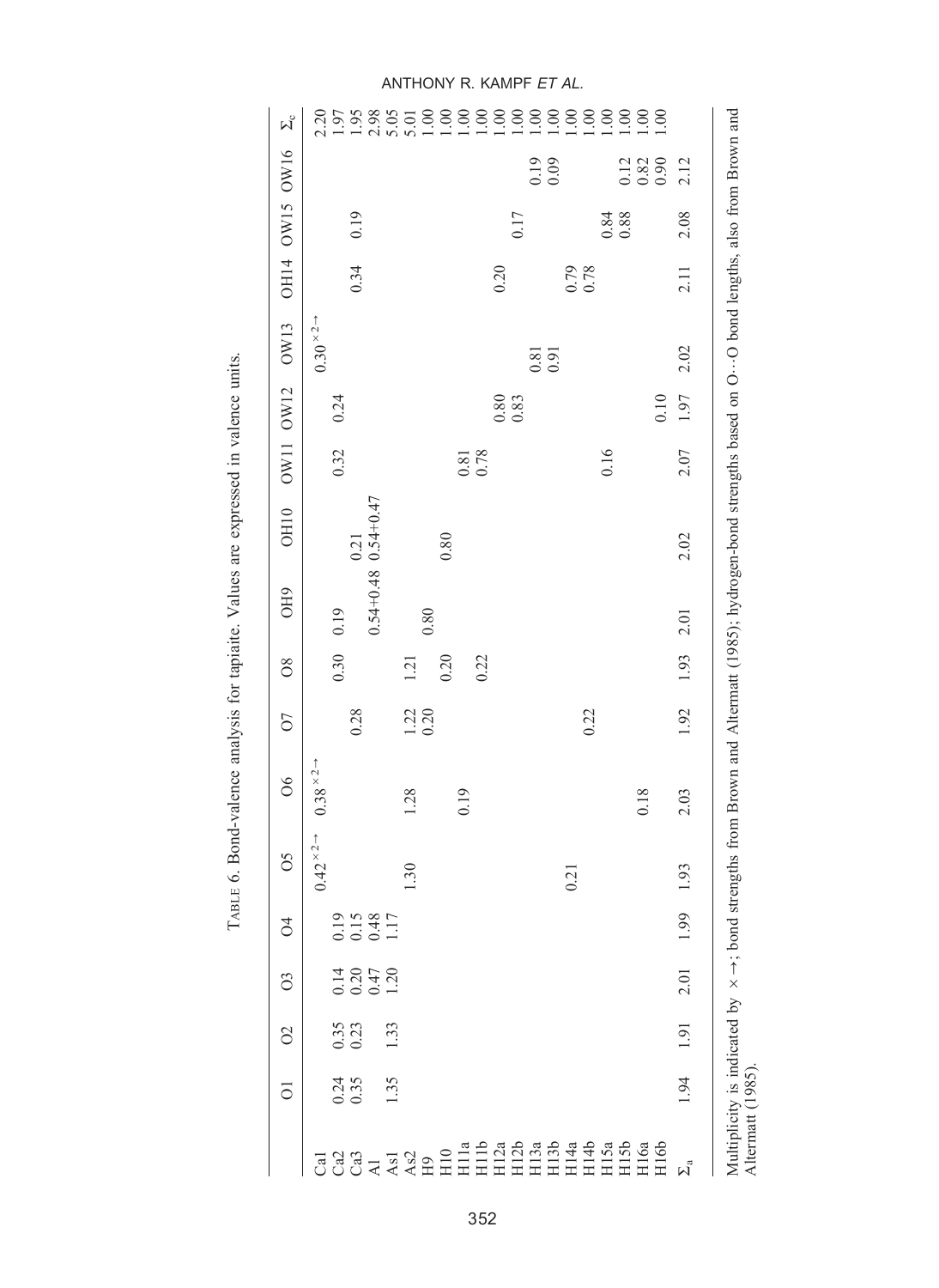

FIG. 3. Structure of tapiaite viewed slightly canted to the b axis. Hydrogen bonds are shown as thin black lines. The unit-cell outline is shown as a thick black line.

the columns, sharing two corners with  $CaO<sub>8</sub>$ polyhedra. These tetrahedra share their other two corners with  $CaO<sub>6</sub>$  octahedra in the interlayer region, thereby linking the layers in the  $[10\overline{1}]$ direction and resulting in a framework structure. One isolated  $H<sub>2</sub>O$  group (OW16) resides in open space in the framework. An extensive system of hydrogen bonds further links the framework.



FIG. 4. Al $(AsO<sub>4</sub>)(OH)$ <sub>2</sub> chain in the structure of tapiaite.

The structure of tapiaite is not closely related to that of any other mineral. The only other mineral containing Ca, Al As, O and H only is arsenocrandallite,  $CaAl<sub>3</sub>(AsO<sub>4</sub>)<sub>2</sub>(OH)<sub>5</sub>·H<sub>2</sub>O$ , but it has the alunite/jarosite structure type (e.g. Blount, 1974; Mills et al., 2013) and exhibits no similarity to that of tapiaite. Joteite, which is closely associated with tapiaite, has a quite dissimilar structure. In the Strunz system, tapiaite fits in subdivision 8.DC: phosphates, arsenates, vanadates with additional anions, with  $H_2O$ , with large and medium-sized cations and with (OH, etc.): $RO_4 = 1:1$  ( $R = P$ , As, V).

#### Acknowledgements

Fernando Cámara, Frank Hawthorne and an anonymous reviewer are thanked for their constructive comments on the manuscript. A portion of this study was funded by the John Jago Trelawney Endowment to the Mineral Sciences Department of the Natural History Museum of Los Angeles County.

## References

Blount, A.M. (1974) The crystal structure of crandallite. American Mineralogist, 59, 41-47.

Brown, I.D. and Altermatt, D. (1985) Bond-valence